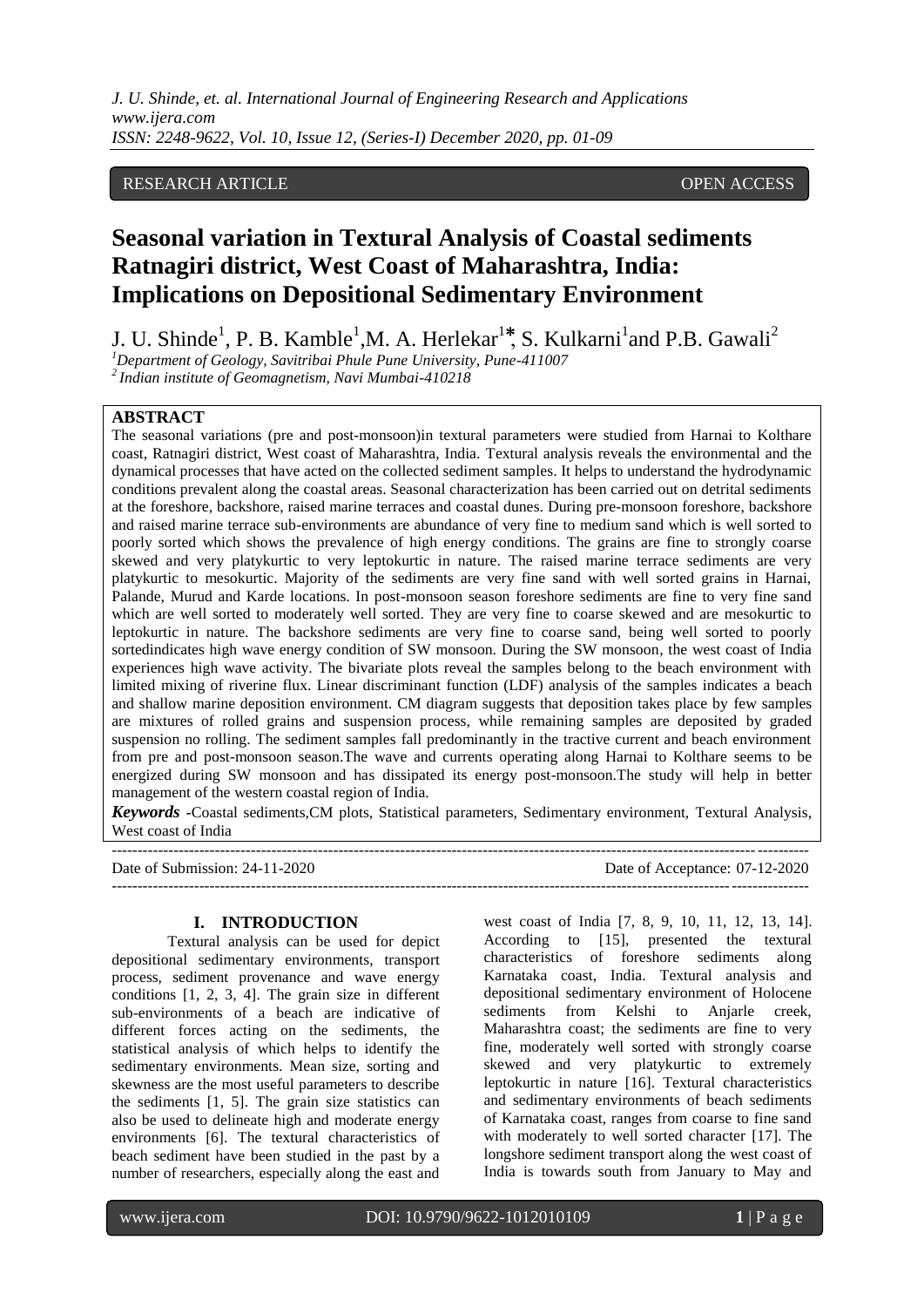October [18]. The west coast of India the direction of waves from SW, WSW, W and WNW with periods ranging from 5 to 14 seconds [20]. The wave energy distribution along the coast and the direction function it provides information regarding longshore current which indicates the direction of the movement of beach sediments. The innershelf sediments off Kalpakkam, southeast coast of India [21]. He has been identified very poorly sorted, positively skewed sediments with very leptokurtic and platykurtic characteristics. The depositional environment in Kalbadevi, Mirya and Ratnagiri bays in central west coast of India, observed that well sorted sediments in Kalbadevi and Mirya bays, whereas, Ratnagiri bays are poorly sorted [19]. According to [22], reported three bays viz., Kalbadevi, Mirya and Ratnagiri bay suggested overlapping environments of beach/ dune barrier island in Kalbadevi and Mirya bays and river/lagoon type in Ratnagiri bay.

The aim of this work is to investigate the pre and post-monsoon seasons in textural characteristics and the hydrodynamic energy conditions along the west coast of India. The study will help to understand the West Coast dynamics by correlating the current processes operative in the study area with past geomorphic changes. Textural analysis for Maharashtra coast is studied by [19, 22, 23, 24], for Karnataka coast [15, 17, 25] have made significant contributions in differentiating the environments of beach and river sediments. However, information is lacking on the grain size characteristics of such sediments and on the processes operating along the west coast of India. The present study aims to fill this gap.

# **II. STUDY AREA**

The study area lies between Harnai (Lat.  $17^{\circ}$  38'36.20" E,Long 73 $^{\circ}$  6' 53.77" N) and Kolthare  $(Lat.17^{\circ}$  48′ 53.75"E, Long. 73<sup>°</sup> ,14' 2.38" N) of Ratnagiri district, west coast of Maharashtra, India(Fig. 1). The area is covered in the survey of India topographic sheet number 47G/1 and 47G/2 (1:50,000 scale). The northern part of the area is marked by linear beaches at Harnai, Palande, Saldure, Murud andKarde, whereas the southern part shows the Ladghar and Kolthare bays. The bays have a crenulated coastline, within narrow sandy beaches. Seven seasonal streams, originating in the nearby basaltic hill, are steep gradient. Most of the area is covered by the basaltic lava flows of the Deccan Traps of upper Cretaceous to Eocene age. At the top part, laterite capping on basalt occur at various altitudes. All along the coast, deposition of recent sediments has resulted into formation of consolidated and unconsolidated sediments contain molluscan shells in varying proportions (Fig. 2). The coastal sands occur in different sub-environments, viz., foreshore, backshore, raised marine terrace and dune (Fig. 3a, b, c, d and e). The foreshore, exposed at low tide and submerged at high tide, while backshore, extending landward from the normal high tide limit. Various types of coastal landforms have been developed all along the coast due to marine processes. These includes sea-cliff, headland, wave cut platform, tombolo, linear beaches, sandbar, sandspit, marine terrace and sand dunes, which resulted due to sea levelfluctuations along with transgression and regression phases of sea during Late Quaternary.The sand bars are parallel to sub-parallel to the shoreline that have developed at Palande, Saldure and Murud extending for a distance of about 2 km having an average width of about 40-50 m. Sand dunes have developed on top of raised marine terraces along the shores at Palande, Murud and Ladghar. These are diagnostic features of past sea level fluctuations.

# **III. METHODOLOGY**

The total ninety representative sediment samples were collected from Harnai, Palande, Murud, Karde, Ladghar and Kolthare bay, at an interval of about 1kmduring pre-monsoon and postmonsoon seasons2015. The sediment samples were seasonally collected with a plastic pipe from foreshore, backshore, raised beach and beach dunebrought to the laboratory for various textural analyses (Fig. 4). Determination of various aspects of coastal sediments has been carried out with the help of representative samples. All the sediment samples were reduced to 100 gm by coning and quartering. These representative samples were then washed with distilled water to remove salt content and further treated with 1:10 HCl to remove shell. In order to eliminate organic content, the sediment samples were treated with  $30\%$  H<sub>2</sub>O<sub>2</sub> andSnCl<sub>2</sub>[26]. Later these samples were washed with distilled water and oven dried at 65°C. After drying, the sediment samples were weighed again to calculate the loss of the organic content. Then the samples were sieved on Fritsch sieve shaker for 20 minutes using ASTM sieves on half phi intervals between mesh number 12 and 270. The grain size data obtained after sieving is processed using software packages such as Gradistat vs. 8.0 [27]. A Gradistat package was used to calculate all the statistical parameters such as graphic mean, inclusive graphic standard deviation, inclusive graphic skewness and graphic kurtosis [3]. Lineardiscriminant function by [28], was used for interpretation of depositional environments of the sediment. The C-M diagram was plotted through GStat software developed by [29], which is based on the hypothesis formulated by [30, 31].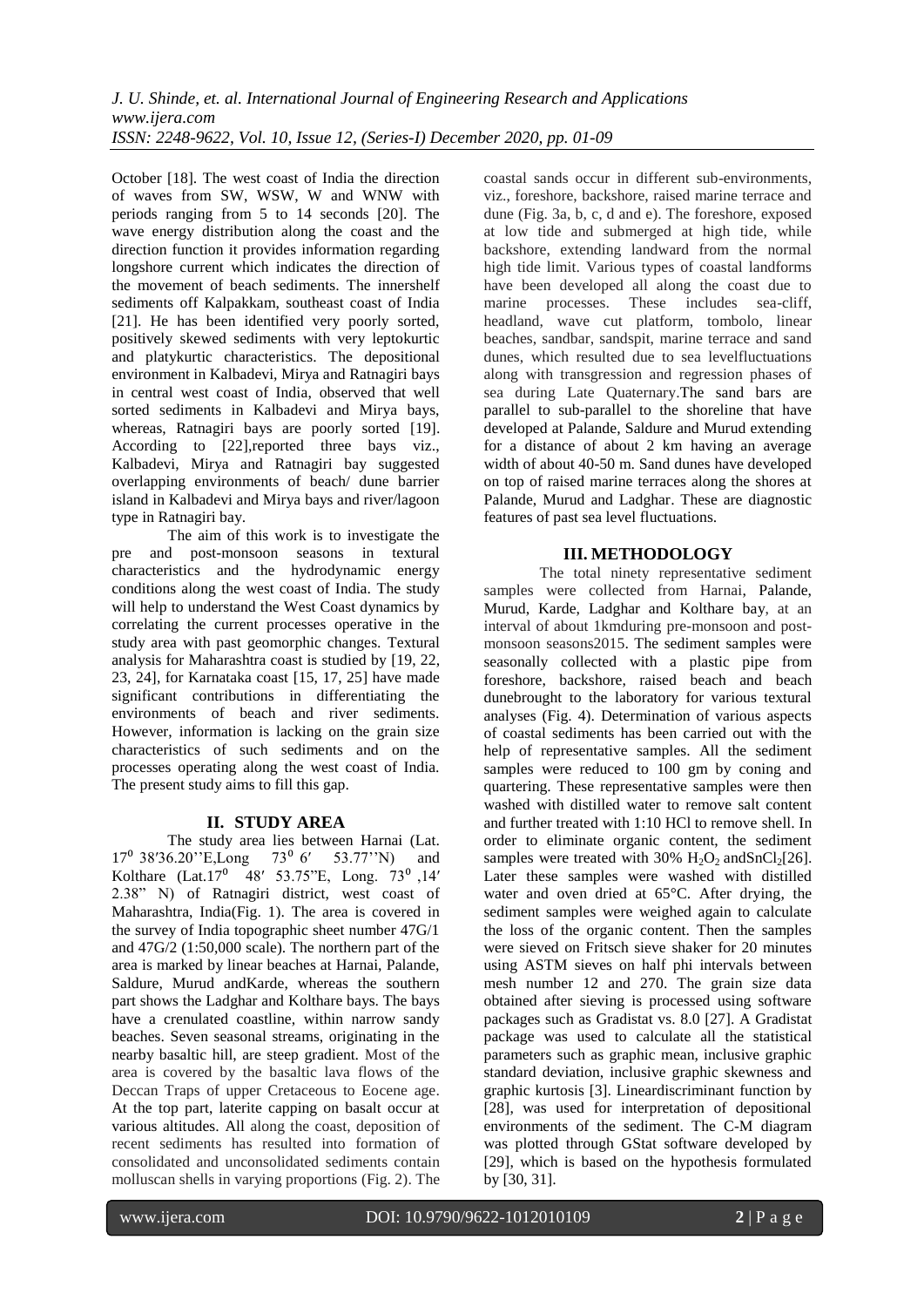# **IV. RESULTS AND DISCUSSION**

#### **4.1 Textural Analysis**

One of the fundamental properties of sediment particles is the grain size, which influences their entrainment, erosion, transport and deposition. This analysis helps infer important processes related to sediment provenance, history of transport and conditions of deposition. Grain size distributions are generally described by their deviation from a set of ideal distribution in a bid to offer comparison of different sediments. These studies have been carried out on Harnai (3), Palande (1), Murud (3), Karde (4), Ladghar (2) and Kolthare (2) locations sediments each from foreshore and backshore zones.

#### **4.1.1Mean Size**

Mean size represents the average of the total distribution ofsediments and measure the nature as well as thedepositional environment of the sediments. It is the function of totalamount of sediments available, the amount of energy imparted to thesediments and nature of transporting agent. The energy of transportingagent includes the degree of turbulence and the role played by currentsand waves.Duringpre-monsoon season, foreshore, backshore and raised beachregion shows mean size ranges of very fine sand to medium sand. The dune sediments are fine sand to very fine sand. The average values of mean size from foreshore (3.04 phi), backshore (3.02 phi), raised beach (3.04 phi) and coastal dune (3.20 phi) are observed. In foreshore, backshore, raised beachand coastal dune are very fine sand 80%. The foreshore zone shows fine sand 13%, medium sand 7%, backshore zone fine sand 7%, medium sand 13%, raised beach show fine sand 10%, medium sand 10% and coastal dune, fine sand 20% are observed (Table 1,2,3 and 4).

In post-monsoon season, foreshore zone sediments range fromfine sand to very fine sand, backshore zone coarse sand to very fine sand, raised beach and dune sediments are very fine sand to medium sand.The average values of mean size from foreshore (3.15 phi), backshore (2.73 phi), raised beach (3.06 phi) and coastal dune (2.73 phi) are observed. In foreshore and coastal dune sedimentsshow fine sand to very fine sand 100%, backshore zone 87% and raised beach 90% are observed. The backshore zoneshows13% coarse sand and raised beach 10% medium sand are present. In pre and post-monsoon seasons dominance of fine sediments is probably due to the deposition by the fluvial system of reworked Late Quaternary sediments.According to [32], suggests that open coast beach sediments smaller than 0.150  $mm$  ( $>2.75$  phi) will be dispersed evenly in water column and be carried offshore in suspension mode of transport. According to [6],the bayside waves are largely locally generated therefore the effect of rapidly changing local wind conditions operating across limited fetch distances.

# **4.1.2Standard deviation**

Standard deviation measures the sorting of a sediment and indicates the fluctuations in the kinetic energy (velocity) conditions of the depositing agent about its average velocity[28]. In pre-monsoon season, foreshore zone sorting were well sorted to moderately well sorted at Harnai, Planade, Murud andKarde location, but poorly sorted at Ladghar bay (SLAD2F).The average value of sorting from foreshore (0.53 phi), backshore (0.62 phi), raised beach (0.59 phi) and dune sediments (0.56 phi) are observed. In foreshore zone, well sorted 87%, moderately well sorted 6% and poorly sorted 7% sediments are observed. In backshore, raised beach and coastaldune sediments are 80% well sorted. The moderately well sorted 7% and poorly sorted 13% sediments arefound at backshore zone. The raised beach shows 10% each moderately sorted and poorly sorted, while coastal dune 20% poorly sorted sediments are found. The well sorted nature at Harnai, Planade, Murud andKarde locations like results in a place where there is a continuous, slow deposition of sediments. The foreshore sediments are under the influence of swash and backwash processes, giving rise to well sorted and negative skewness at midwater and low water levels [33]. The presence of minor amount of pebbles at Ladghar bay may be due to the deposition of the sands of varied sources with high velocity of the transporting agent.The moderately well sorting at Koltharebay in the southern sector is attributed to partial winnowing and addition of sediments in coastaldune environment by aeolian process. According to [1],fine sediments exhibit an improvement of sorting of the sediment.During premonsoon, the sorting is more at northern locations than the southern, whereas it seems to be evenly sorted post-monsoon at all the backshore locations, except Ladgharbay (Table 1, 2, 3 and 4).

During post-monsoon season, foreshore zone sorting ranging from well sorted (73%) to moderately sorted (27%), whereas backshore and raised beach sediments are well sortedto poorly sorted and coastal dune are moderately well sorted to poorly sorted. The average value of sorting from foreshore zone show (0.45 phi), backshore (0.65 phi), raised beach (0.78 phi) and dune sediments (0.99 phi) are observed. In backshore zone,well sorted (80%) and poorly sorted (20%) are found, while raised beach show well sorted (60%). moderately well sorted (20%) and poorly sorted (20%) are observed. Coastal dune sediments show 20% each from well sorted, moderately well sorted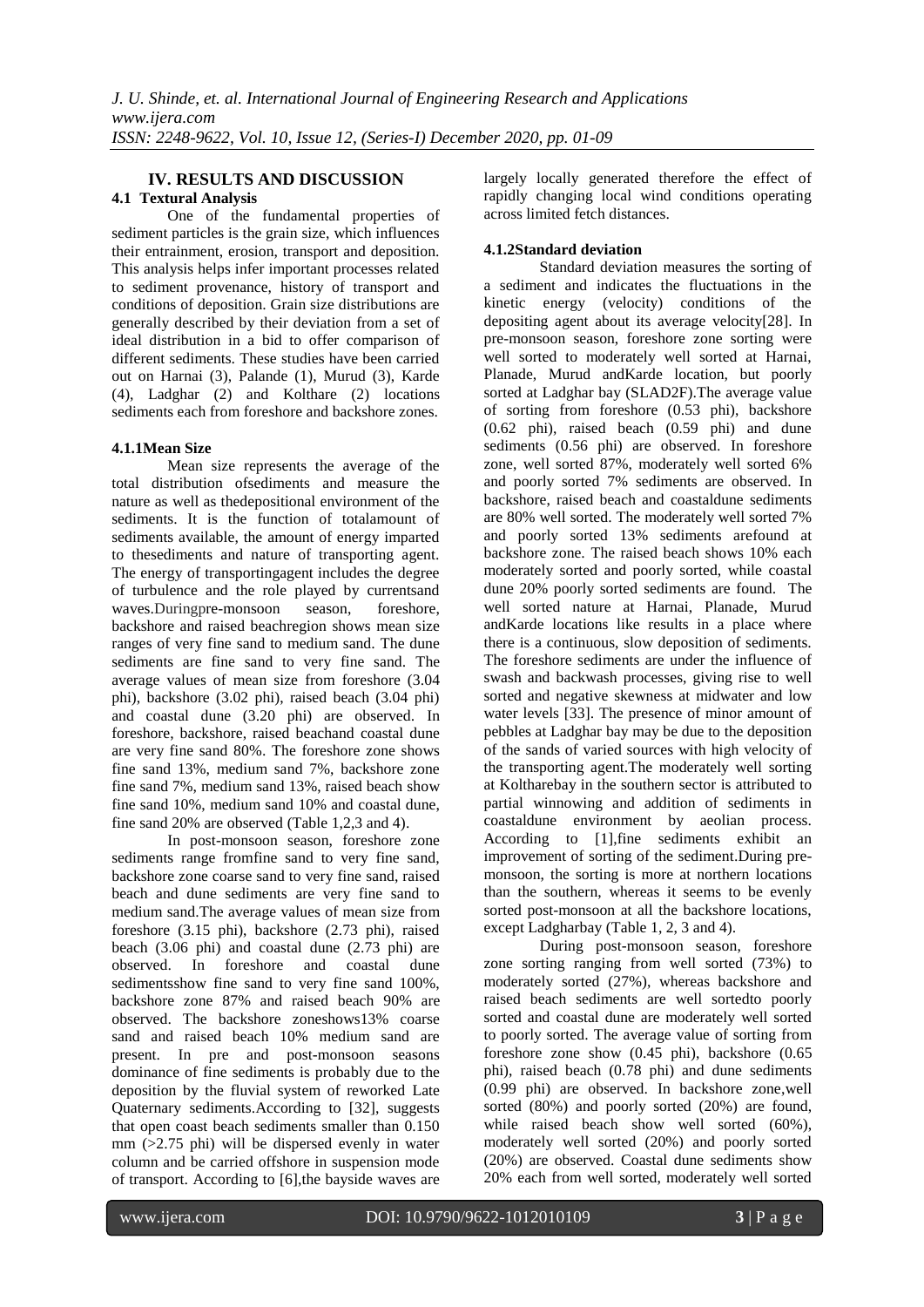and moderately sorted, whereas, 40% poorly sorted<br>sediments.In pre-monsoon(87%) and postsediments.In pre-monsoon $(87%)$  and postmonsoon(73%) well sorted sediment are present, this well sorted nature of sediments can be mixing of sediments brought by waves and currents as well as addition to the inputs of palaeo-sediments from the major stream basin. This is the result of the mixing of sediments brought there by aeolian processes from the adjacent beach ridges which were formed as a consequence of sea level changes during the Late Quaternary period. In pre-monsoon Ladghar (SLAD2B) and Kolthare bay (SKOL1B) sediments samples are poorly sorted while in postmonsoon both Ladghar bay (SLAD1B andSLAD2B) sediment are poorly sorted. This is characterized by high energy wave action, the sediments could be due to the churning action of the waves, which facilities the deposition of a mixed type of sediments [34].

# **4.1.3 Skewness**

Skewness is a measure of symmetry of grain size distribution. It is asignificant parameter in delineating environment, since it is sensitive to subpopulation mixing.During pre-monsoon season foreshore, backshore and raised beach skewness valuesarefine skewed to strongly coarse skewed, whereas dunearenear symmetrical to strongly coarse skewed. The average value of skewness from foreshore (0.02), backshore (-0.01), raised beach (- 0.04) and dune (-0.17) are observed. The positively skewed sediments infer the unidirectional (channel flow) transport in a sheltered low energy environment [35].According to [28], the skewness is negative, the sediments is coarsely-skewed, i.e. the mean is towards the coarser side of the median. When the skewness value is positive the sedimentshas finely-skewed. Skewness is a sensitive indicator of subpopulation mixing and the energy conditions prevailing in the depositional environment(Table 1, 2, 3 and 4).The foreshore zone shows fine skewed (47%), near symmetrical (27%) and coarse to strongly coarse skewed (26%), while in backshore, fine skewed (60%), near symmetrical (26%) and strongly coarse skewed (14%) are found. In raised beach region, 30% each from fine skewed, near symmetrical and coarse skewed and remaining 10% strongly coarse skewed. In coastal dune 40% each from symmetrical and coarse skewed, while in 20% are strongly coarse skewed.

During post-monsoon season,foreshore zone shows skewness ranges from near symmetrical to coarse skewed, while in backshore and raised beach region shows near symmetrical to strongly coarse skewed. The coastal dune sediments are fine skewed to coarse skewed.The average value of skewness from foreshore (0.08), backshore (0.16), raised beach (-0.12) and beach dune (-0.04) are found. The foreshore zone arefine skewed (60%), symmetrical (33%) and coarse skewed (7%), whereas in backshore zone shows fine skewed to strongly fine skewed (53%), symmetrical (40%) and strongly coarse skewed(7%) are observed. Symmetrical skewed sediment distribution on the Murud and Karde beach indicate slow rate of deposition. The raised beach shows20% each from fine skewed and near symmetrical 50% coarse skewed and 10% strongly coarse skewed.Coastal dune sediment shows 40% each from fine skewed and coarse skewed and 20% symmetrical.These trends in sediments signify fluctuatingenergy levels of the transportingmode (wave energydissipation by nearshore bars and several zones ofwave breaking). The positively skewed sediments indicate accumulations of fine sediments and prevalent low energy conditions, whereas negatively skewed sediments indicate winnowing of sediments and high energy condition, when the fines are removed by winnowing action of waves and currents [36].

#### **4.1.4 Kurtosis**

Kurtosis is a measure of ratio between the sorting in the tails of thecurve and the sorting in the central portion.During pre-monsoon season, foreshore zone shows kurtosis values range from very platykurtic to very leptokurtic, backshore zone platykurtic to very leptokurtic, raised beach region very platykurtic to mesokurtic and coastal dune sediments shows platykurtic to very leptokurtic in nature. The average value of kurtosis from foreshore (1.06), backshore (0.99), raised beach (0.91) and coastal dune (1.23) are found.Kolthare bay sediments (SKOL2F) are very leptokurtic because of the mixing of the fluvial sediments (Table 1, 2, 3 and 4).

The foreshore zone showsmesokurtic (47%), leptokurtic (33%) and very platykurtic (20%), backshore zone platykurtic to very platykurtic (47%), mesokurtic (33%) and leptokurtic to very leptokurtic (20%). The raised beach region showsmesokurtic (70%), platykurtic (20%) andvery leptokurtic (20%) whereas coastal dune kurtosis values range from platykurtic (40%) and 20% each from leptokurtic,very leptokurtic and mesokurtic class limits of Folk and Ward (1957).

During post-monsoon season, foreshore zone shows kurtosis values range from mesokurtic to leptokurtic, backshore and raised beach shows very platykurticto very leptokurtic whereas, coastal dune shows platykurticto very leptokurtic. The average value of kurtosis from foreshore (1.08), backshore (1.07), raised beach and coastal dune (1.14) are observed.The foreshore zone, shows mesokurtic (67%), leptokurtic (33%), backshore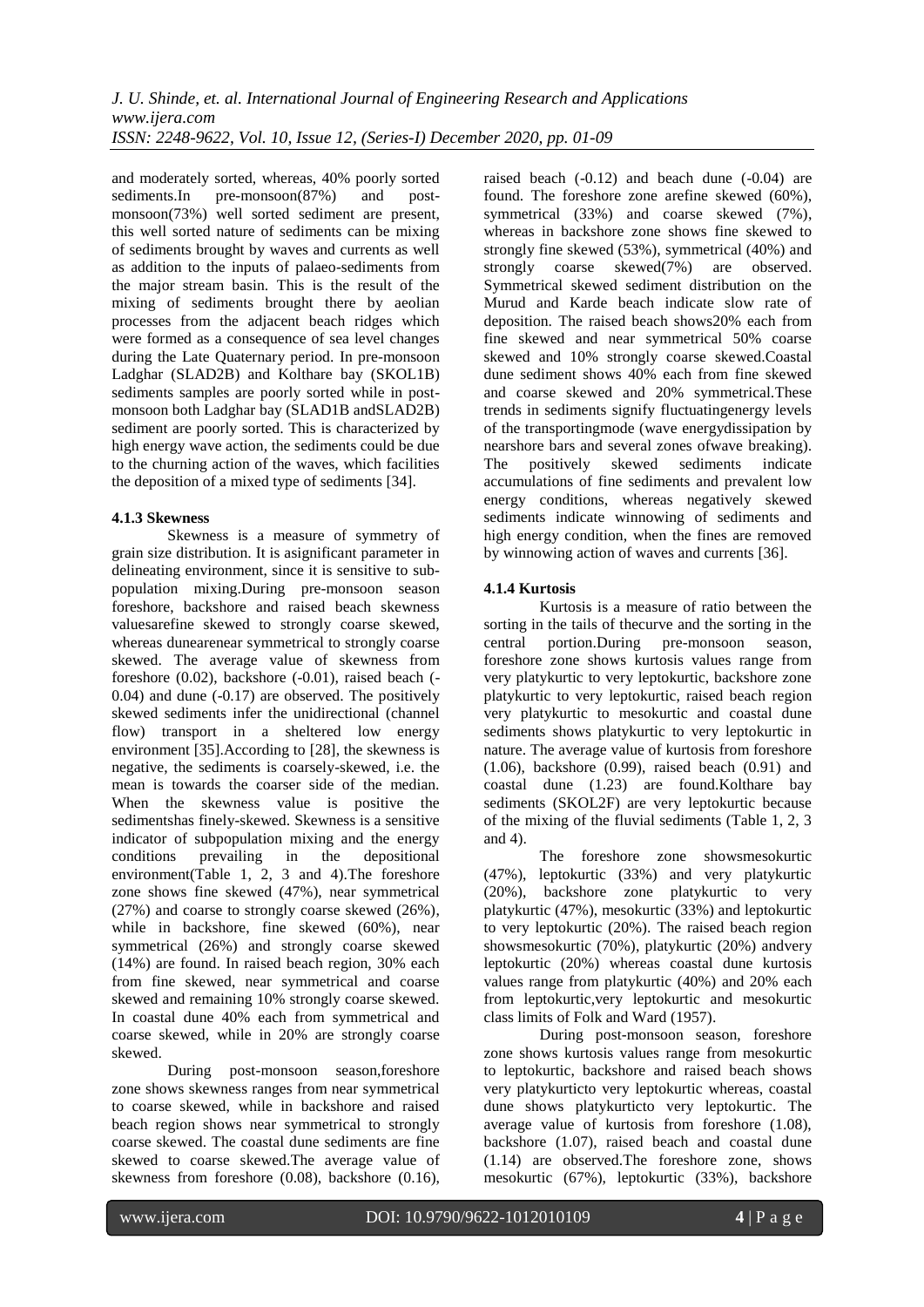zone, mesokurtic (47%), very platykurtic to platykurtic(40%), leptokurtic to very leptokurtic (13%), raised beach shows mesokurtic (30%), platykurtic(30%), very leptokurtic (30%) and very platykurtic (10%). The coastal dune shows platykurtic (40%), leptokurtic (40%) and very leptokurtic (20%). Kurtosis values are higher on the Ladghar and Kolthare bay than on the sea-side beaches, caused by lag gravel deposits. The effect of small amounts of gravel to the sand mode [3]. Variation in the kurtosis values reflects the flow characteristic of the depositing medium, and the dominance of finer size of platykurtic nature of sediments reflects the maturity of the sand(Table 1, 2, 3 and 4).

#### **4.2 Frequency curves**

The frequency distribution curves for the pre and postmonsoon seasons show a bimodal to polymodal class of foreshore, backshore, raised beach and coastaldune sediments (Fig.5 and 6). The foreshore zone sediments display bimodal class for pre and post-monsoon sediments, where the primary mode between 2.0 to 3.0 phiand secondary one 3.0 to 4.0 phi size class. The secondary mode contains Kolthare and Ladghar bay samples (Fig.5). The backshore zone sediments display bimodal class for pre and post-monsoon seasons with the primary mode between 2.5 to 3.5 phiand secondary one 3.0 to 4.0 phi size class.

The raised beach sediments from pre and post-monsoon seasons are seen to be polymodal, where the primary mode between 3.0 to 4.0 phi, secondary at 2.0 to 3.0 phi and weak third mode between 1.0 to 2.0 phi in pre-monsoon. Postmonsoon seasons the primary mode between 3.5 to4.5 phi, secondary mode between 2.5 to 3.5 phi and weak third mode between 1.0 to 2.0 phi. The coastal dune sedimentsfrom pre and postmonsoon seasons are unimodal class, the primary mode between 3.0 to 4.0 phi (Fig.6).

# **4.3 Bivariate Plots**

Bivariate plots are very helpful to understand the various depositional environments.The relationship between the graphic mean size, graphic standard deviation, graphic skewness and graphic kurtosis parameters can be well understood by plotting them against each other as scatter diagrams.The bivariate plots for understanding the geological significance of these four size parameters successfully used [2, 37].

#### **4.3.1 Graphic standard deviation vs Graphic mean size**

Pre-monsoon graphic mean size vs graphic standard deviation reveals most of the sediments are

well sorted and only a few from foreshore and backshore are moderately sorted. The superimposed bivariate plots of [2], indicate that, most of the samples fall within beachenvironment and few samples fall mainly in the river zone (Fig.7a).

In post-monsoon season, most of the samples are well sorted to moderately well sorted and fall within the area of beach environment. The few samples mark the prevalence of river environment probably associated with mainly Murud, Karde, Ladghar bay and Kolthare bay. The Ladghar bay (backshore) samples are coarse sand and poorly sorted (Fig.8a). The fluvial interference was observed during postmonsoon season. According to [38], both mean grain size and sorting are hydraulically controlled, so that in all sedimentary environments the best sorted sediments have mean size in the fine sand size range. The study area reveals presence of dominantly beach and the mixing of riverine environments. The plot shows most of the samples fall in beach process field, which suggests the possibility of wave (marine) action in deposition of beach sediments.

#### **4.3.2 Graphic mean size vs graphic Skewness**

The bivariate plots of graphic mean vs graphic skewness has been used for differentiating between dune and beach environment [37]. This plot reveals pre and post-monsoon seasons samples belong to beach and dune depositional environment. The samples were primarily collected from these two sub-environments (Fig.7b and 8b). The increase in mean size valueexhibits negative skewness. In pre and post-monsoonseason foreshore zone Harnai, Murud and Kardeshows negative skewness which indicates that sediments were subjected to high wave energy conditions.

# **4.3.3 Graphic skewness vs graphic Kurtosis**

The superimposed bivariate plots of [2], for the pre-monsoon season majority of the samples fall within the beach environment and few are in the riverine environment (Fig. 7c), whereas postmonsoon season show most of the samples fall in beach environment (Fig.8c).Harnai, Murud and Karde location shows negatively skewed/ very platykurtic to very leptokurtic range (Fig.7c), suggests that the dominance of fine grain size populations and the subordinate medium grain size which gives negative skewness.

#### **4.3.4 Graphic standard deviation vs graphic skewness**

The pre-monsoon seasons, the superimposed bivariate plots of [2, 37], indicate that; most of the samples fall within the beach environment and four samples fall in the riverine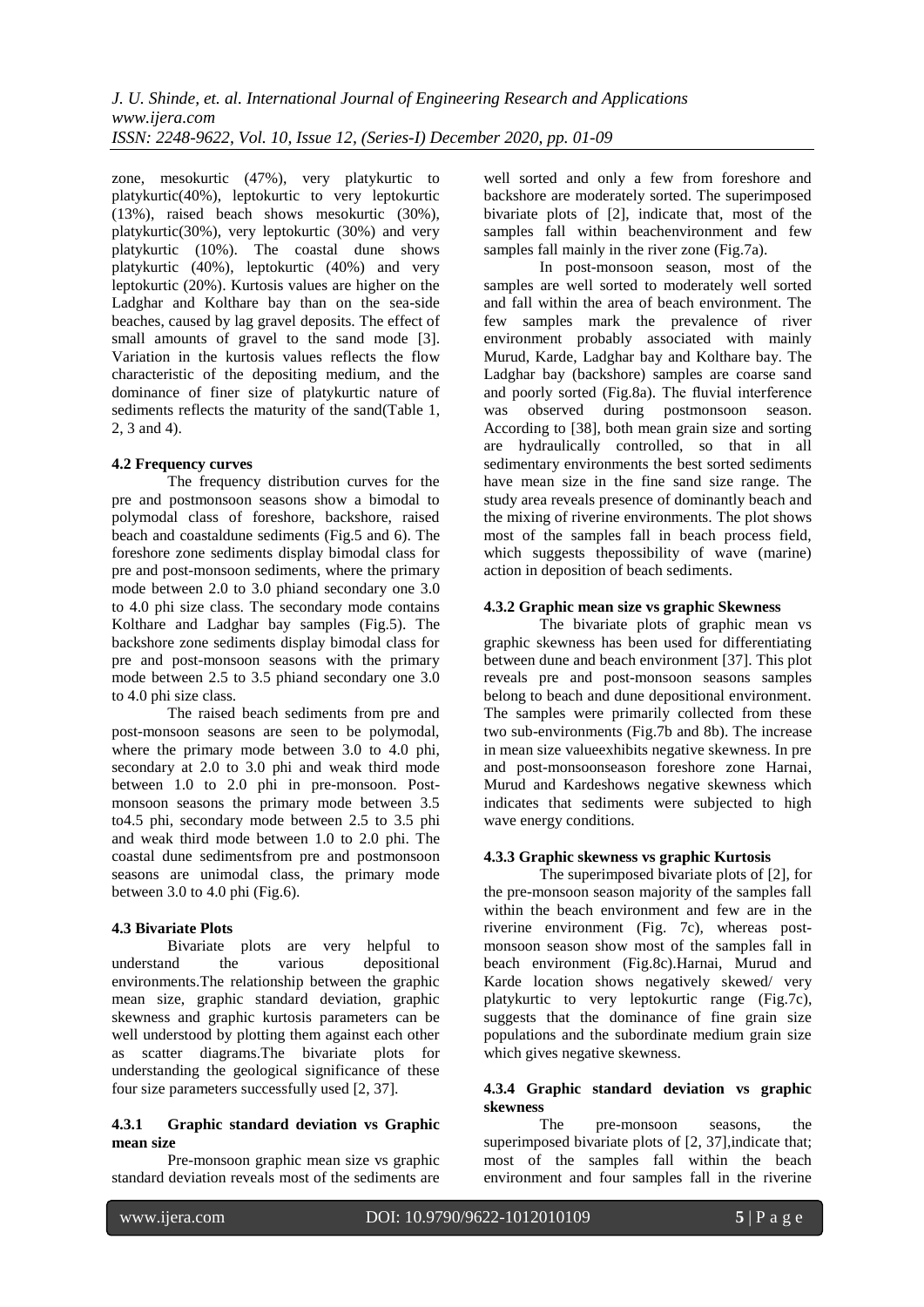environment (Fig.7d). During post-monsoon, majority of the samples fall within the beach realm, and few samples from foreshore and backshore fall within the riverine environment (Fig.8d).

#### **4.4 CM-Diagram**

The plot of CM diagram of coarsest one percentile of grain size (C) against the median grain size (M) following the procedures of [30, 31], depicts various modes of sediment transport as well as provides information on the source of sediment origin.The CM diagram has sub-divided into five segments depending upon the mode of transport and deposition as follows [30]: NO-deposit of rolled grains, OP-mixtures of rolled grains and suspension sediments, PQ-suspension, QR-Graded suspension no rolling and RS-uniform suspension. The sediment samples fall predominantly in the tractive current and beach environment from pre and postmonsoonseason (Fig.9a and b).

In pre-monsoon season Harnai (SHAR1F, 2F), Ladghar (SLAD1F, 2F) and Kolthare (SKOL1F, 2F) samples fall in OP and PQ segments indicates that the sediments are deposited by mixtures of rolled grains and suspension process indicative of high wave energy condition. The remaining all samples fall in QR segments, the sediments are deposited by graded suspension no rolling (Fig. 9c).

In post-monsoon season, Kolthare bay (SKOL1F) samples fall in NO segments, Ladghar bay (SLAD1F and 2F) samples fall in OP segments and two samples fall in PQ segments, indicates that the sediment are deposited by rolled grains, mixtures of rolled grains and suspension mechanism process. The remaining all samples fall in QR segments, the sediments are deposited by graded suspension no rolling (Fig. 9d).

#### **4.5 Linear Discriminant Analysis (LDA)**

The LDA function of [28], has been used for multivariate analysis of beach sediments. This statistical method of analysis, to interpret variations in the energy and fluidity factors, has excellent correlation with different processes and environment of deposition.

To distinguish environment of deposition between aeolian and beach, the following equation has been applied

 $Y1_{\text{Aeolian: Beach}} = -3.5688M + 3.7016r^2 - 2.0766SK +$ 3.1135KG (1)

Where, if Y is  $\geq$  -2.7411, environment of deposition is beach and if Y is  $\leq$  -2.7411, environment of deposition is aeolian.  $(M=$  mean,  $r =$  standard deviation,  $SK =$  skewness and  $KG =$  kurtosis)

To delineate and to confirm the environment of deposition between beach and shallow marine, the following equation has been applied

 $\overline{Y2}$  Beach: Shallow marine =15.6534M + 65.7091r<sup>2</sup> + 18.1071SK + 18.5043KG (2)

Where, if Y is  $\geq 63.3650$ , environment of deposition is shallow marine and if Y is  $\leq$  63.3650, environment of deposition is beach.

To distinguish environment of deposition between shallow marine and fluvial, the following equation has been applied

 $\widehat{Y3}$  Shallow marine: Fluvial = 0.2852M - 8.7604  $r^2$  -4.8932SK+ 0.0428KG (3)

Where, if Y is  $\geq$  -7.4190, environment of deposition is shallow marine and if Y is  $\leq$  -7.4190.

Linear discriminant functions (LDF) for environmental interpretation,and the method was in combination of all the four size parameters into asingle linear equation [28]. Y1 (Aeolian; Beach), Y2 (Beach; Shallow AgitatedWater) and Y3 (Shallow marine; Fluvial (deltaic) were used to decipher the processes and environment of deposition.Sediments from foreshore, backshore and raised beach in pre and post-monsoon seasons exhibit 100% samples as beach process for Y1. As far as Y2 concerned, 100% samples under shallow agitated water process fromforeshore, backshore, raised beach and coastal dune in pre and postmonsoon season. With reference to  $\hat{Y}3$  values 96% depositedunder shallow marine and 4% under fluvialenvironments (Fig.10a and b). The fluvial interference was observed during postmonsoon season.

The morphological framework of the grains can help in understanding the natural processes and mechanisms that are operative during transportation and deposition, and the distance they travel. In the study area, the southwest monsoon (June to September) is seen to greatly influence the coastal processes, impacting the textural variations. Apart from the monsoonal influence, these sediments are also affected by the presence of wind, tide and current patterns in the Arabian sea and the longshore currents. The frequency curves are dominantly indicative of overall fine, and to some extent, medium to coarse grains are prevalent from Harnai to Kolthare. The graphic mean values indicate the dominance of fine particles. The sediments, in general, show fine sorting and are dominantly fineskewed to symmetrical in nature. In majority of the cases, both peak and tails are positively sorted giving rise to platykurtic to leptokurtic condition. The interpretation of various bivariate plots between graphic mean, graphic standard deviation, graphic skewness and kurtosis are indicative of beach and riverine environment. Standard deviation versus mean and standard deviation versus skewness indicates a beach and riverine environment of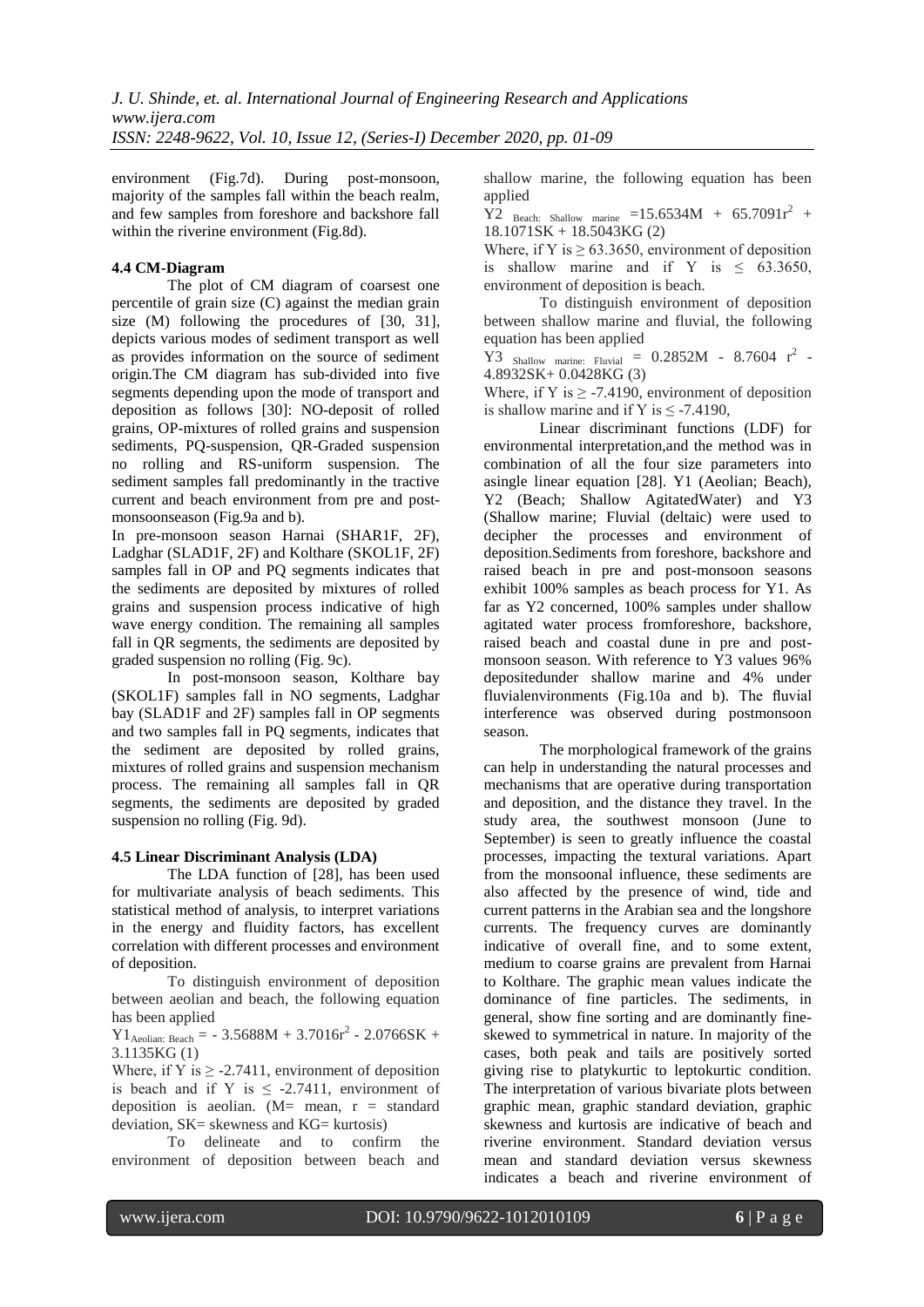deposition as proposed by [2, 37]. The sediments are mostly graded suspension and deposited by traction currents. However, there are few samples that show rolled and suspension mode, probably because the sediments contain copious amount of fine-grained material.

The mean grain size along the study area at the foreshore is almost uniform during premonsoon, except one sampling location at Ladghar bay while in postmonsoon the scatter is comparatively less than observed pre-monsoon. The wave and currents operating along this stretch seems to be energized during the monsoon and has dissipated its energy postmonsoon. The wind energy must have picked up pre-monsoon, the effect of which can be seen at Ladghar bay. The decrease in grain size from Kolthare (south) to Harnai (north) due to NW; which is northerly sediment movement, probably due to the onshore transport of finer size particles from the offshore through wave and current action after the cessation of monsoon. The backshore region, the sediments are very fine indicating the influence of aeolian activities in transporting fine sediments in saltation and suspension from the adjoining beach [34]. The study will help in better management of the Western coastal region of India.

# **V. CONCLUSIONS**

During pre-monsoon, predominant grain size at Harnai, Palande, Murud and Karde is very fine sand which is well sorted indicating the grains travelled a long distance.In post-monsoon samples are comparatively coarse and moderately sorted indicating the influence of SW monsoon in reworking the sediments at these four sampling locations. Gradual decrease in mean grain size from south to north indicates the direction of movements of sediments towards north.The bivariate plots and LDA unravel the presence of beach facies of these samples having a limited role of mixing of riverine flux. This indicates dominance of shallow marine environment of deposition for pre and postmonsoon season. The CM diagram shows sediment samples fall predominantly in the tractive current and beach environment of deposition.The presence of natural barriers like the Burondi headlands and Kolthare headlands contribute appreciably to restricting the littoral sediment movement among the Ladghar and Kolthare bays.

#### **ACKNOWLEDGEMENTS**

The authors are thankful to the Head, Department of Geology, Savitribai Phule Pune University, Pune, for extending all the facilities. The financial support received from ISRO-Cell, Savitribai Phule Pune University (Project No.GOI-A-337 (B) 129) Government of India is thankfully acknowledged.

#### **REFERENCES**

- [1]. G.M. Friedman, Distinction between dune, beach and river sands from their textural characteristics, Journalof Sedimentary Petrology, 31(4),
- 1961, pp. 514-529. [2]. G.M. Friedman, Dynamic processes and statistical parameters compared for size frequency distribution of beach and river<br>sands, Journal of Sedimentary sands, Journal of Sedimentary Petrology, 37(2), 1967, pp. 327-354.
- [3]. R.L. Folk and W. Ward, Brazos river bar: A study in the significance of grain size parameter, Journal of Sedimentary Petrology, (27), 1957, pp.3-26.
- [4]. S.Reji and S.Kurian, Significance of textural analysis in the sediments of Kayamkulam lake, southwest coast of India, Indian Journal of MarineScience, vol.39(1),2010, pp.92-99.
- [5]. A.C. Edwards, A Grain size and sorting in modern beach sands, Journal of Coastal Research, 17(1), 2001, pp.38-52.
- [6]. K.F. Nordstrom, The use of grain size statistics to distinguish between high-end moderate energy beach environments, Journal of Sedimentary Petrology, 47(3), 1977, pp.1287-1294.
- [7]. O.S.Chauhan, Sedimentological parameters of beach sediments on the east coast of India, Journal of Coastal Research, 6, 1990, pp.573-585.
- [8]. R.K.Sukhtankar, Trends in grain size measures of the Quaternary sediments off the Vengurla coast, Maharashtra; with reference to beach morphology and tectonic evolution, Journal of Geological Society of India, 27, 1986, pp.419-427.
- [9]. R.K.Sukhtankar, Coastal geomorphic features in relation to Neotectonics along thecoastal tract of Maharashtra & Karnataka; Recent Geoscientific studies in the Arabian sea of India, Geol.Surv.India, sp.Publ.,24, pp.319- 332, 1989.
- [10]. M.A.Herlekar and R.K.Sukhtankar, Significance of size parameters of the carbonate sands between Dabhol and Jaigarh Creek, Ratnagiri District, Maharashtra, Journal ofIndian Association of Sedimentology,28 (1),2009, pp.39-48.
- [11]. U.K.Pradhan, R.K.Sahoo, S.Pradhan, P.K.Mohany and P.Mishra, Textural analysis coastal sediments along east coast of India,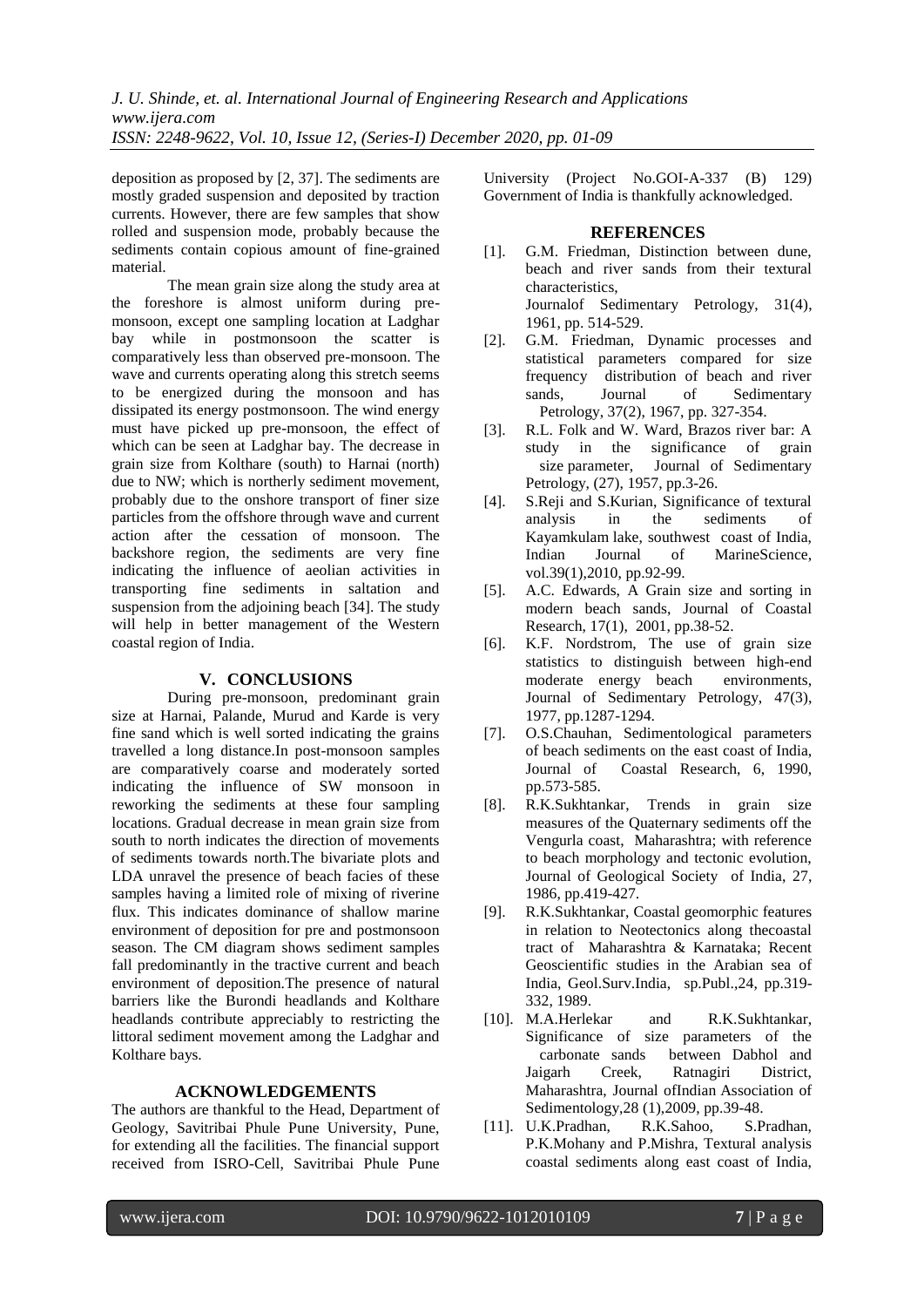Journal of theGeological Society of India, 95,2020, pp.67-74.

- [12]. V.C.Rajganapathi, N.Jitheshkumar, M.Sundararajan, K.H.Bhat and Velusamy, Grain size Analysis and characterization of Sedimentary environment along Thirucendur coast,Tamilnadu,India, Arabian Journal ofGeoscience, 2012, DOI 10.1007/S 12517- 012-0709-0.
- [13]. S.Saravanan and N.Chandrasekar, Grain size analysis and depositional Environmentcondition along the beaches between Ovari and Kanayakumari, Southern Tamilnadu Coast, India,Marine Georesources and Geotechnology,28,2010,pp.288-302.
- [14]. K. Nagalakshmi, P.K.Madri, T. Lakshmi Prasad, N. Jayaraju, M. Lakshmanna and G. Sreenivasulu, A study on textural parameters of beach sands along some parts of the Nellore coast, east coast of India: Implications to Depositional Environment, Journal of Indian Geophysics. Union, 22(5), 2018, pp. 558-567.
- [15]. D.G.Udhaba, V.Sanil Kumar, C.Sajiv Philip, G.Johnson, P.Vinayaraj andR.Gowthaman, Textural characteristics of foreshore sediments along Karanataka shoreline, west coast of India, International Journal of Sedimentary Research,26,2011,pp.364-377.
- [16]. M.A.Herlekar,S.P.Gaikwad, R.Awungshi, N.Wavare and P.B.Kamble,Grain Size Analysis and Characterisation of Depositional Environment of Holocene Sediments from Kelshi to Anjarle Creek, Ratnagiri District, Maharashtra, Gondwana Geological Magazine, 2(2),2017,pp.103-114.
- [17]. S.J.Kulkarni, P.G. Deshbhandari and K.S.Jayappa, Seasonal variation in textural characteristics and sedimentary environments of beach sediments, Karnataka Coast, IndiaAquatic Procedia., v. 4, 2015, pp.117-124.
- [18]. V. Sanil Kumar, K. C. Pathak, P. Pednekar, N. S. N. Raju and R.Gowthaman, Coastal processes along the Indian coastline, Current Science, vol.91 (4), 2006, pp. 530-536.
- [19]. G.V.Rajamanickam and A.R.Gujar, Sediment depositional environment in some bays in central west coast of India, Indian Journal of Marine Science, 13, 1984, pp.53-59.
- [20]. M.P.M Reddi, Wave Refraction in Relation to Sediment Transport Tendency Along the West Coast of India, Indian Journal of Marine Sciences, v. 5, 1976, pp.152-162.
- [21]. K.Selvaraj, V. Rammohan, Textural Variation and Depositional Environments of

Innershelf Sediments, off Kalpakkam,Southeast Coast of India, Journal of the Geological Society of India, Vol.61, 2003, pp.449-462.

- [22]. G.V.Rajamanickam and A.R.Gujar, Depositional processes inferred from the log probability Distribution, Research in Sedimentology, 1993, pp.154-164.
- [23]. P.B.Gawali, N.Basavaiah, P.T.Hanamgond, Mineral magnetic propertiesof sediments of beaches, Redi-Vengurla Coast, Central West Coast of India: a seasonal characterization and provenance study, Journal of Coastal Research,26(3), 2010, pp.569-579.
- [24]. P.B.Gawali, P.T.Hanamgond, B.V. Lakshmi, M.A.Herlekar, Applicability of Magnetic and Geochemical Characterization Techniques to Assess the Evolution of Estuarine Systems: A Case Study of Gad River Estuary Sediments, Maharashtra, Journal of the Geological Society of India, 194 (3), 2019, pp. 267-274.
- [25]. P.T. Hanamgond, V.C.Chavadi, Sediment movement as inferred from textureand heavy minerals, along Belekeri Bay beaches, west coast of India, Indian mineral, 1999, 33(1) 69.
- [26]. R.L.Ingram, sieve analysis. procedures in sedimentary petrology Willey Interscience, New York, 1970, pp.49-67.
- [27]. S.J.Boltt and K.Pye, Gradistat; a grain size distribution and statistics package for the analysis of unconsolidated sediment, Earth Surface Processes Landforms, 26 (11), 2001, pp.1237-1248.
- [28]. B.K.Sahu, Depositional mechanism from the size analysis of classic sediments, Journal of Sedimentary Petrology, 36, 1964, pp.73-83.
- [29]. A.C.Dinesh, G-Stat A software in VB6 for grain size statistical analysis, CMDiagram, Trend Diagrams etc. designed and developed by A C Dinesh, Marine wing, GSI, Mangalore, 2008.
- [30]. R.Passega, Texture as characteristics of clastic deposition, Bull.AAPG, 41(9), 1957, pp.1952-1984.
- [31]. R.Passega, Grain size representation by CM pattern as a geological tool, Journal ofSedimentary Petrology, 34 (4), 1964, pp.830-847.
- [32]. R.A.Bagnold, Mechanics of marine sedimentation In Hill, The Sea, Ideas &Observations on Progress in the Study of the Seas. Wiley, New York, 3, 1963, pp.507- 528.
- [33]. M.Veerayya, V.V.R.Varadachari, Depositional environment of